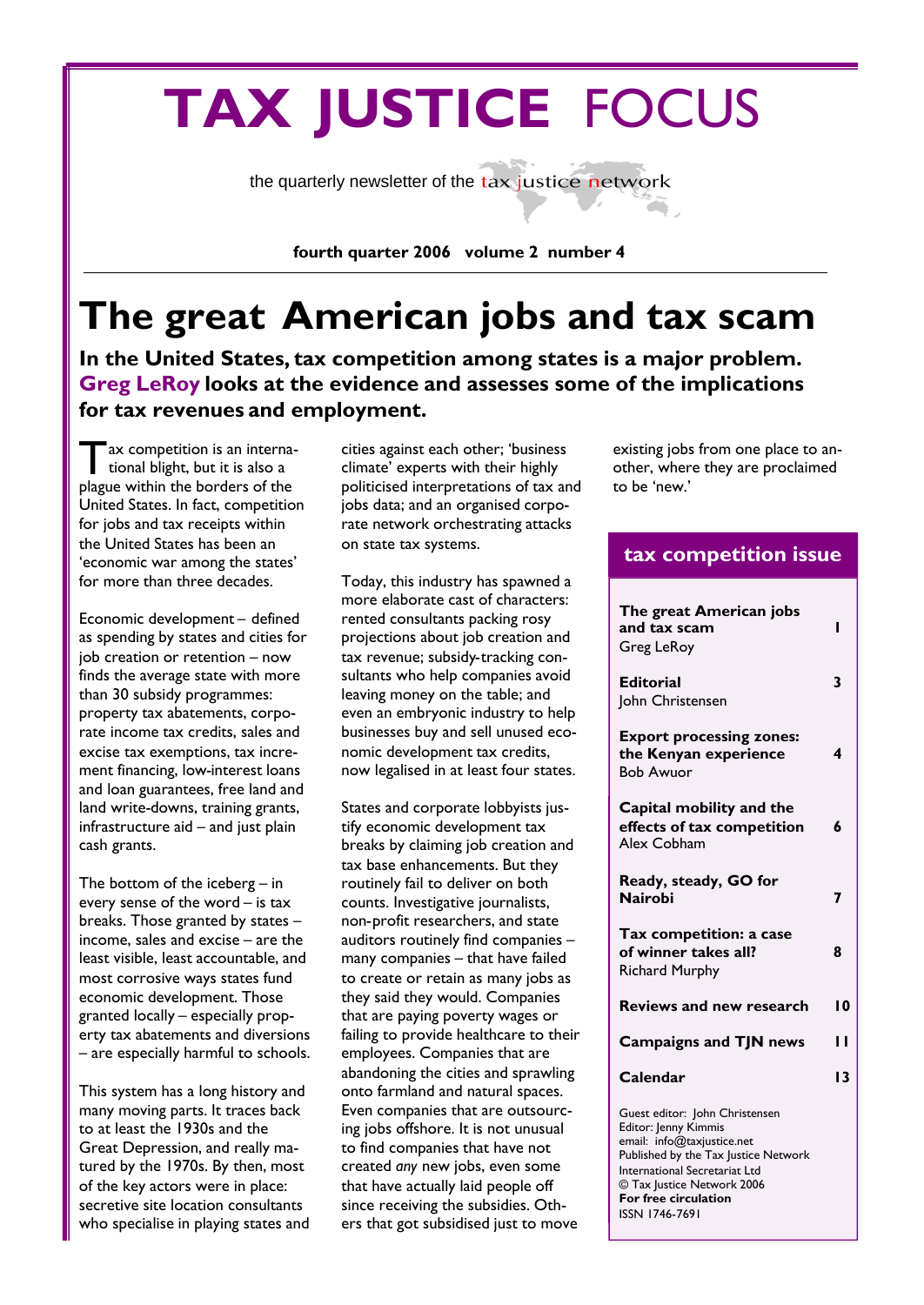#### FOURTH QUARTER 2006 volume 2 number 4 **TAX JUSTICE** FOCUS

Less well known is the corrosive effect job subsidies have on state and local tax revenue. There is a growing body of evidence, from national statistics and from individual states, that over the past 25 years corporations – especially big ones – are getting lower tax rates and paying a smaller share of the cost for public services. The evidence is especially disturbing on income taxes: in many states a large share of big companies are paying zero state income taxes, or tiny minimum taxes.

University of Iowa Professors Peter Fisher and Alan Peters use a 'representative firm' computer model to take a hypothetical new factory – with an average-size capital investment and rate of profit – and project the tax result if the factory is built in a state's enterprise zone, which bundle multiple tax breaks.

In 20 industrialised states, they find that "incentive wars have proceeded to the point that state corporate income taxes are on the verge of disappearing in some states, at least with respect to new investment." In other words, new factories generate such large tax credits, they pay little or no income tax. In fact, for 12 of those 20 states, their model indicates that typical companies building new factories can actually generate net tax credits – that is, the deals create negative income taxes.

Analysing by 16 industrial sectors (such as food processing, transportation equipment, etc.) they found that for Texas, in 9 out of 16 sectors, companies are getting negative income taxes; in Ohio, it's 13 out of 16; and in Kentucky, 15 out of 16. In three states – Iowa, Michigan, and South Carolina – they found that in all 16 sectors, companies are getting negative tax rates!

The aggregate evidence of revenue corrosion comes from government studies of state revenue, academics, taxpayer watchdog groups, studies of large publicly traded companies – even from a few angry governors

and state treasurers. Experts conclude that tax breaks enacted in the name of economic development are a major problem, along with surging corporate use of loopholes like Delaware Passive Investment Companies.

### First, the national

evidence. The Congressional Research Service (CRS) – a non-partisan body that works exclusively for

Members of Congress – tracks long-term trends in state and local corporate taxes. It reports that the effective corporate rate for all state and local taxes – in other words, income, property, sales, excise, utility taxes, etc. – has declined sharply over the past two decades. In the 1980s, companies paid an average of 6.93 per cent of their profits in all state and local taxes. In the 1990s, the average rate was 5.12 per cent, and by 2002, the last year studied, the rate had declined to just 4.99 per cent. That's an overall rate decline of 28 per cent.

Why are corporations paying less? "Perhaps the most obvious explanation is the tax competition among states to attract business," the CRS concludes.

More evidence comes from the Center on Budget and Policy Priorities. In the second half of the 1990s, when the U.S. economy was sizzling, federal corporate income tax revenues grew an average of six per cent a year. But *state* corporate income tax collections rose at just half that rate. Same companies, same profits, same years, half the tax.

It's not just the rate of corporate taxes, it is also the share of revenue companies provide. In 1980, corporate income taxes accounted for 9.7 per cent of state tax revenue; by 2000, it was down to 6 per cent, and for the next three years, it averaged only 5.2 per cent.



Put another way: if corporations contributed the same share to state treasuries in income taxes in 2003 as they did in 1980, the states would have received \$27.3 billion more to help pay for smaller school-class size, public safety, healthcare and infrastructure. Or they could have avoided raising that much in taxes, especially the regressive consumption taxes that many states enacted.

To give a state-specific example, in Florida, *the St. Petersburg Times* found that 98 per cent of companies in the state paid no income tax in 2002, including cruise-ship giant Carnival Corp., with 4,220 employees in the state, more than \$1 billion in 2002 profits – and a corporate registration in Panama.

Despite such findings, progressive state budget advocates are cautiously optimistic about their chances for reform. Already, 12 states have some form of annual, company-specific disclosure of costs and benefits (including four that disclose on the web); 19 states use money-back guarantee 'clawbacks,' and one state, Illinois, has enacted a mandatory Unified Development Budget that will help expose the 'bottom of the iceberg' – corporate tax breaks.

Greg LeRoy directs Good Jobs First. This article is adapted from his 2005 book *The Great American Jobs Scam: Corporate Tax Dodging and the Myth of Job Creation* (Berrett-Koehler).

**www.goodjobsfirst.org**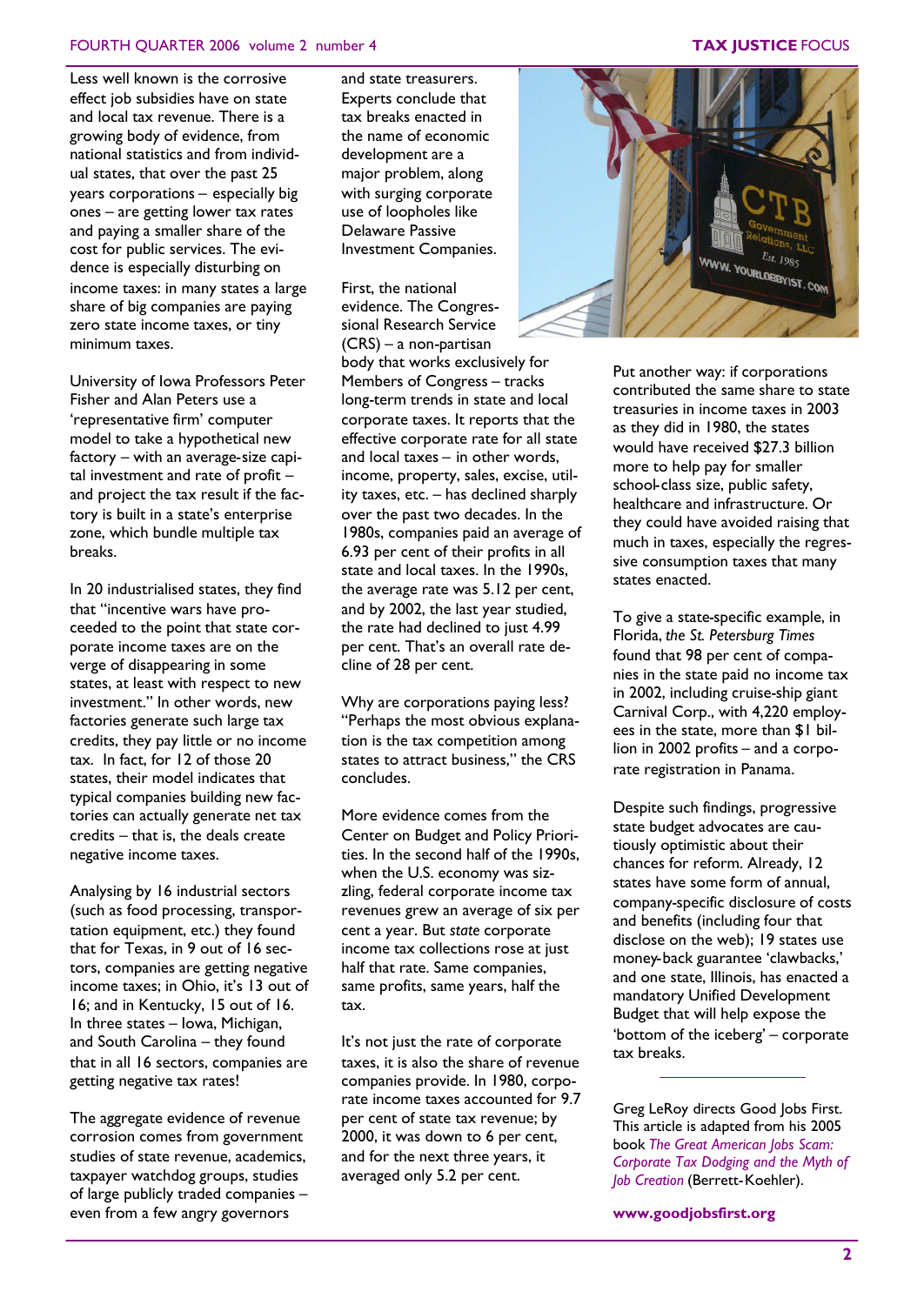# **Editorial**

**John Christensen**

## **Welfare for the rich**

 $\bigwedge^{\text{cross the world a scalar has}}$ occurred involving huge sums of public money handed out to the rich and powerful. The handouts have taken a variety of forms: tax holidays, lower profit tax rates, property tax abatements, accelerated depreciation rates, corporate income tax credits, subsidised infrastructure and energy, sales tax exemptions, and so on. The recipients of this public largesse have generally been big, long-established businesses, typically multinationals. Some small businesses have benefited but not to the same extent.

The supposed purpose of these welfare payments has been to attract investment in new jobs, but in practice companies only employ staff where there is a genuine economic rationale to do so, and the handouts achieve little apart from increasing the corporate bottom line. The cost to the taxpayer of this upside-down socialism has been enormous. Subsidy packages in the US are estimated to exceed US\$100,000 for each job created. No attempt has been made to establish an equivalent estimate for the European Union, though it might be higher than the US figure.

It is not inconceivable that the full cost to developing countries of socalled 'tax competition' is considerably more than this, particularly in the case of the mineral exporting economies where greatest political pressure has been put on governments to lower tax and royalty rates and where few jobs are actually created.

## **"Companies get away with free-riding because they know that tax incentives can be negotiated by playing one national or regional government off against another."**

How did we arrive at this scandalous situation where public handouts flow upwards and companies are offered negative income taxes? Well it started with a corruption of the meaning of the term 'competition'. In economic theory the purpose of competition is to provide consumers with a choice between the suppliers of goods and services. This puts pressure on companies to improve quality and keep prices low. The same arguments cannot be applied to sovereign states. Citizens cannot choose between one state or another to provide their public services, and lowering government revenues by forcing rates cuts does not translate into more efficient service provision. In practice the process which politicians and journalists call tax competition creates market distortions and should more accurately be described as 'tax incentivisation'.

Liberalisation of capital flows has created a situation in which countries have believed themselves compelled to offer incentives to attract or retain investment. These incentives achieve nothing in terms of improving market efficiency; on the contrary they distort the crucial feature of the theory of comparative advantage whereby investment flows to where it is most productive. Tax incentives don't improve productivity, but they do increase the returns to capital by enabling companies to free-ride on publicly provided resources.

Companies get away with freeriding because they know that tax

incentives can be negotiated by playing one national or regional government off against another. Most governments would prefer to avoid being forced to grant incentives, but in the absence of a global policy framework to protect weaker states from predatory corporate behaviour the pressure is inevitably downwards. This is another instance where bad governance often originating in junk states providing tax haven facilities undermines good governance.

The solution to this problem lies with a multilateral agreement, preferably negotiated under the auspices of the UN ECOSOC's Tax Committee, which would preserve the fundamental rights of sovereign states to determine their tax rates by democratic means and would protect these rights from unregulated pressure from large corporations and their advisers to provide needless and harmful tax incentives.

As a starting point we propose one simple thing: let it be recognised that so-called 'tax competition' amounts to nothing more than welfare for the rich.

John Christensen directs the TJN International Secretariat.

**christensen.tjn@neweconomics.org www.taxjustice.net**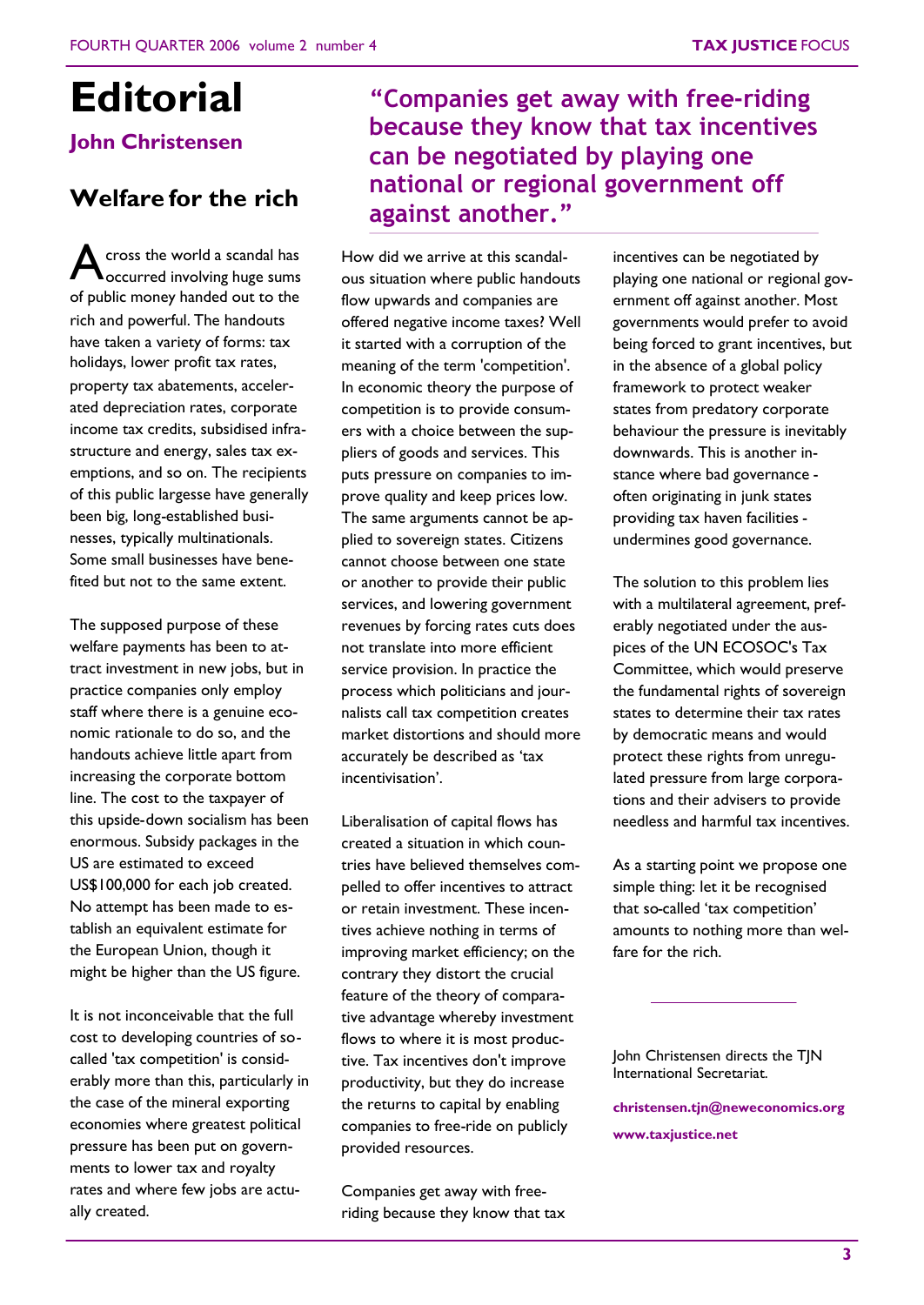## **Export processing zones: the Kenyan experience**

**Export processing zones have been promoted as a panacea to Africa's investment deficiency, but since 1990 the Kenyan experience has shown a reality of poor working conditions, minimal technology and skills transfer, and a massive increase in tax avoidance. Bob Awuor asks where do we go from here?**

T he use of export processing zones (EPZs) as a regional or national development strategy extends back to the 1920s when the first zone was established in Spain. More recently, the UK Thatcher government was a leading advocate of 'enterprise zones' and Kenya also started to experiment with the idea in the 1980s.

EPZs represent a direct form of tax and regulatory competition in which special laws provide for a range of incentives to attract offshore investment for export production. The packages of incentives vary from zone to zone, with some common features including: tax holidays, duty-free import and export, unrestricted repatriation of profits and exemption from national labour laws. Some countries and regions also offer exemption from environmental laws and regulations. Critics of EPZs argue that tax incentives shift the tax burden onto local businesses and labour, and the regulatory exemptions undermine hardwon measures to protect labour and the environment. Supporters of tax incentives regard them as necessary for countries wanting to attract mobile capital.

Kenya enacted its EPZ Act in 1990. This made it possible for EPZs to be established with incentives such as a 10 year corporation tax holiday, subsidised credit, state sponsored infrastructure and exemption from

trade tariffs on imports. At that time the Kenyan government anticipated that EPZ programmes would create jobs, attract new types of higher value-added processing and manufacturing activity, and diversify export earnings away from reliance on unprocessed agricultural produce.

EPZs are now an established feature of the Kenyan economy. Approximately 40 zones have been gazetted, and according to the Kenyan Human Rights Commission

(KHRC), over 35,000 Kenyans are employed by businesses offshored in this way. The majority of these workers are women.

At face value the EPZ policy appears to have created a lot of jobs and the businesses established in these zones have recorded profits. Export volumes have also risen, particularly since the US government negotiated the African Growth and Opportunity Acts (2000 and 2002). More recently there has been a huge growth in

## **Giving it all away Investment incentives in the Kenyan EPZ Act**

- **Ten year corporate tax holiday and thereafter corporate tax at 25%.**
- **Exemption from duty and VAT on all inputs.**
- **Exemption from payment of withholding tax.**
- **Unrestricted offshore borrowing.**
- **Freedom from exchange controls with respect to investment by foreigners.**
- **Repatriation of dividends and operation of foreign currency accounts.**
- **Work permits for technical, managerial and training staff.**
- **Exemption from complying with various laws (e.g., Factories Act, Industrial Registration Act, Statistics Act).**
- **High quality infrastructure at the zones, paid for by the government from public funds into which EPZ enterprises make no tax remittances.**
- **Tax-free earnings for foreign workers (expatriates) of EPZ enterprises.**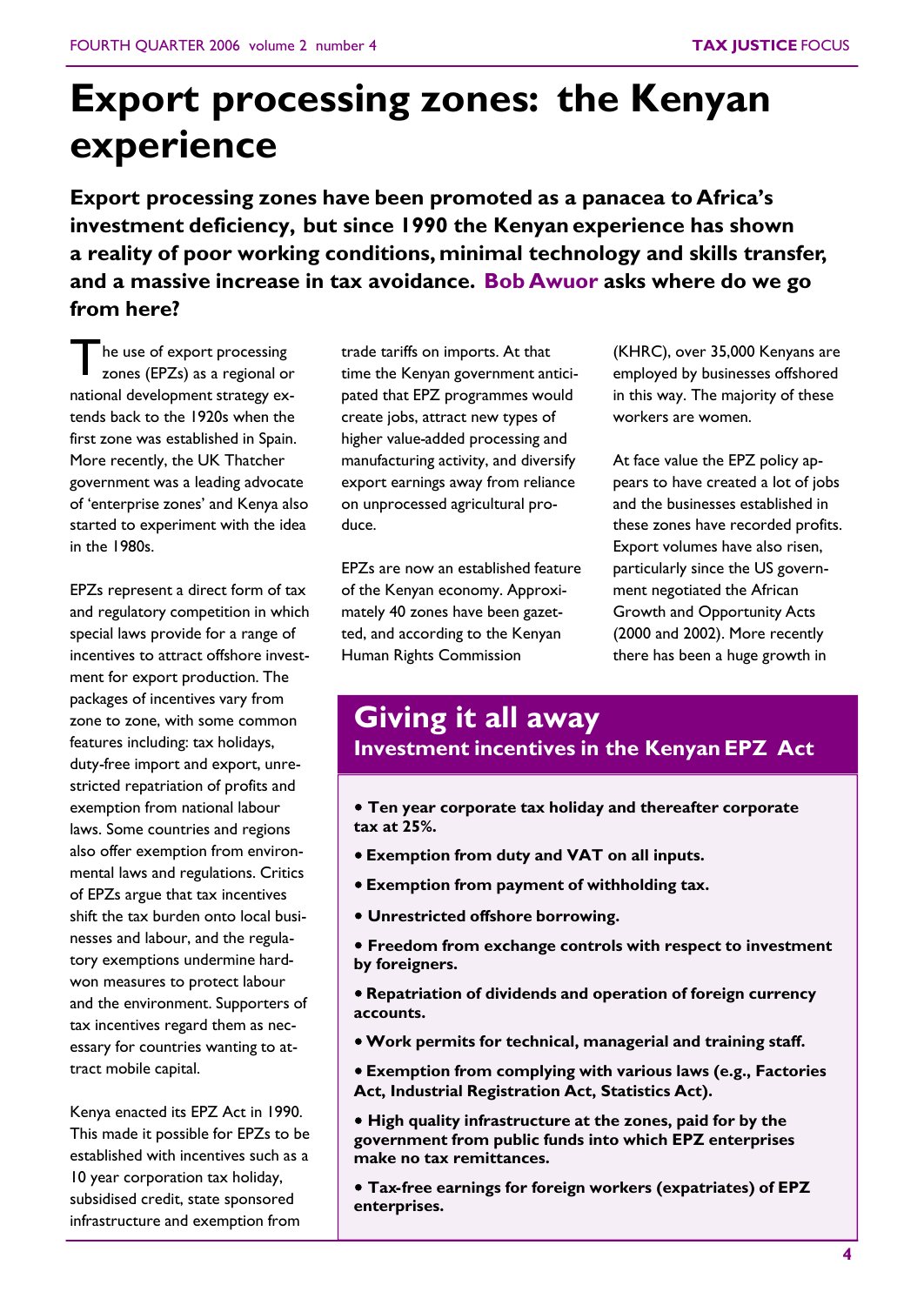**As well as degrading the rights of Kenyan workers, EPZs have contributed little to the economy. The great majority of businesses established are engaged in labour intensive, low value-added garment assembly.**

**And although EPZ companies are generating profits, there is no evidence that they are being re-invested in the Kenyan economy. Most appear to go offshore through transfer pricing arrangements.**

trade with China. But Chinese interest in investing in Kenya appears to be motivated by the possibilities for using Kenyan quotas for textile exports to the US market.

The apparent success of the EPZ policy was challenged in 2003 when a series of wildcat strikes by mainly women workers exposed a pattern of exploitation and harsh working conditions. These strikes were organised in Nairobi and Athi River in protest against subsistence wages, non-payment of overtime, summary dismissals, sexual harassment and failure to observe health and safety standards. The workers were not supported by the Central Organisation of Trade Unions and the Trade Minister branded the strikers as 'hooligans'. However, subsequent research by the KHRC has revealed a pattern of companies pressuring workers to achieve production targets by working long hours of frequently unpaid overtime. The outcome, according to KHRC, was high staff turnover, stress, fatigue, absenteeism and labour unrest. The government responded in 2004 by calling for freedom of association for workers in EPZs but few companies have since recognised trade unions.

As well as degrading the rights of Kenyan workers, it appears that

EPZs have contributed little to the economy. For starters, the great majority of businesses established in EPZs are engaged in labour intensive, low value-added garment assembly. The cloth is largely imported in finished form (increasingly from China) for assembly and export. The technologies involved are basic and require few skills. Furthermore the government has not followed a strategy of targeted incentives to promote links between EPZ firms and the onshore economy. The result being that economic links largely consist of employment for an underpaid workforce forced to work exceptionally long hours to subsist. Some Kenyan businesses also fear that leakage occurs as EPZ output seeps across the porous border between the EPZ economy and the domestic economy.

Even the apparent success of the EPZ policy in creating employment is questionable as not all EPZ jobs are new. As happened in Mexico during the 1990s when a process of 'maquiladorisation' occurred as local companies shifted to the EPZ sector, Kenyan companies have reestablished themselves in EPZs in order to take advantage of the fiscal incentives and lower unit labour costs. Kenya's unemployment problem remains acute.

And the picture is no rosier on the revenue side. EPZ companies are generating profits, but there is no evidence of profits being reinvested in the Kenyan economy. The majority of profits appear to be being shifted offshore through transfer pricing arrangements. Some companies have relocated after the expiration of their tax holiday. Needless to say the workers employed in EPZs do not earn sufficient income to pay higher yields of tax revenue, and the trade tax exemptions have probably led to a net decrease in tax revenues arising from the introduction of the EPZ policy.

Speaking recently in London, Kenyan Finance Minister, Mr Amos Kimunya, said: "We have sealed loopholes through which people previously evaded tax, and have instituted reforms and legal measures that broaden the tax dragnet, so that financing for public expenditure is largely drawn from internal resources". I hope that the tax dragnet will be extended to target EPZ enterprises because the real cost of the EPZ programme far outweighs any benefits. The question we must now ask is whether there are any grounds for continuing to subsidize big, non-tax-paying foreign business through the EPZ programme.

Bob Awuor is an urban and regional development planning consultant and researcher specialising in issues relating to globalisation, urbanization and development.

#### **bob.awuor@yahoo.com**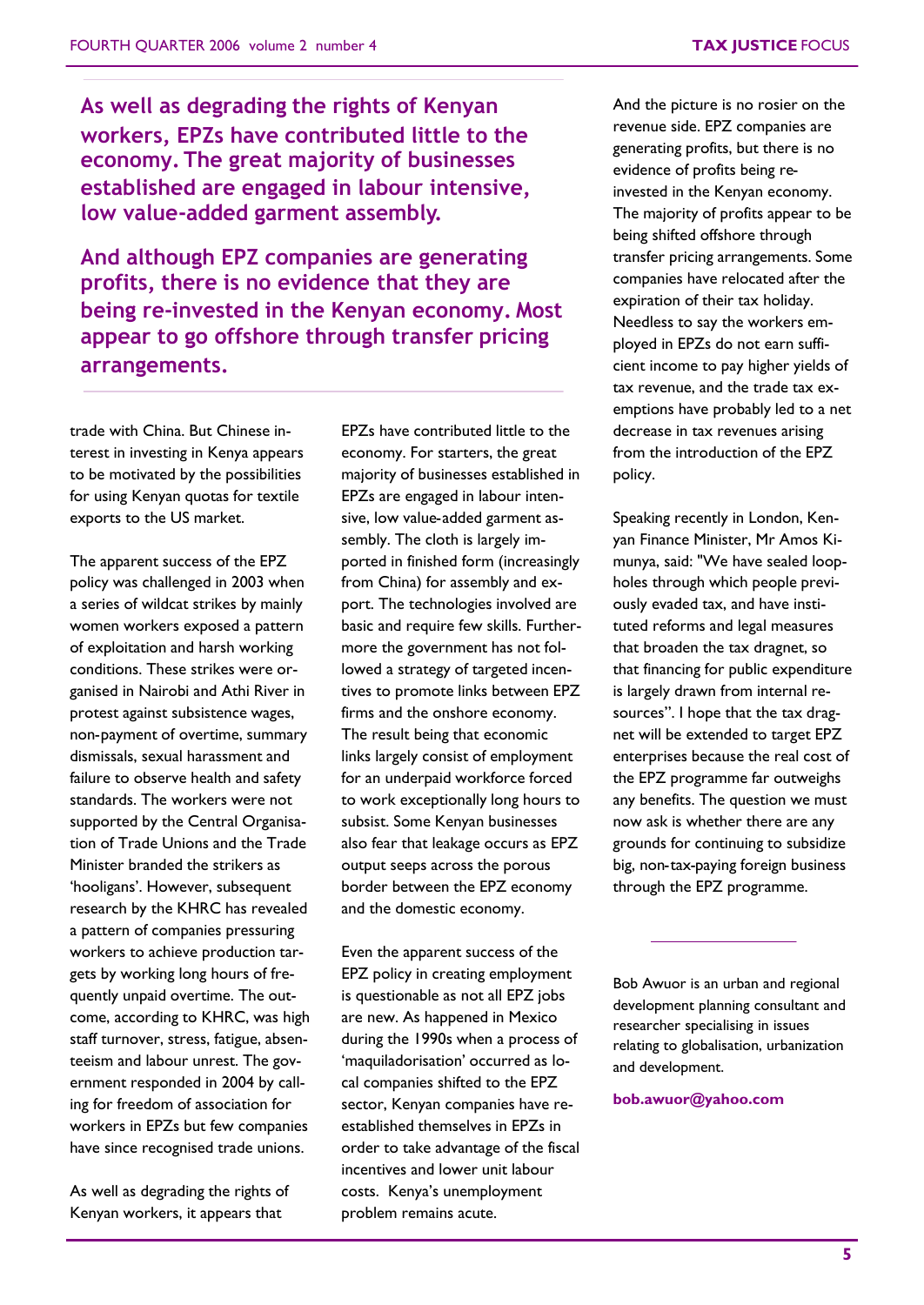## **Capital mobility and the effects of tax competition**

**International tax competition has damaging consequences for economic development in both the North and the South. Alex Cobham examines new research which shows that richer countries are better able to resist the pressures of tax competition, and discusses some of the policy and research implications.**

A s part of the study of globalisation, economists have been concerned with the overall effects of greater capital mobility. Simplistic readings of basic theory suggest that greater freedom for capital should expand global economic possibilities and benefit everyone, more or less without caveat. Academic studies in the late 1990s, however, and subsequent IMF research, highlighted a contrary econometric result: liberalisation of capital movements has had no discernible growth benefits for developing countries.

This finding has raised questions about whether the current structure and management of international finance is beneficial. In particular more needs to be known about when capital flows are beneficial, and how they may be damaging, in order to improve the outcomes.

A key problem is the potential for tax competition to undermine states' ability to benefit from economic activity in order to provide for their citizens. One strand of research has focused on whether tax incentives are effective in attracting foreign direct investment (FDI). While the results here are inconclusive, empirical work has questioned the existence of growth benefits of FDI. J. Benson Durham of the Federal Reserve Bank found no support for positive effects – and in many poorer countries, FDI appears actually to be associated with *reduced* growth.

If power lies with investors, the growth effects for countries may be small, possibly negative. Evidently the relative 'power' of the different agents engaged in the process of attracting FDI can affect the outcome; for example, richer countries



may be better placed to extract benefits from FDI than their poorer counterparts. To understand how to maximise the benefits of investment (which need not be the same as maximising the absolute *volume* of investment) we need to consider ways in which capital mobility will affect countries with different characteristics.

Political and media commentators often give the impression that the impact of corporate tax competition – the general phenomenon of which FDI tax incentives are a special case – may be limited or indeed beneficial. Sheila Killian of the University of Limerick has written that "the term 'harmful tax competition' has become endemic", contributing to the idea that only extremes of behaviour are damaging. The implied category of 'benign' tax competition is assumed to allow more flexible and dynamic patterns of economic activity, ultimately to the benefit of society. The actual criteria for distinguishing the conditions in which tax competition might be benign, harmful, or merely harmless, have not been delineated.

Evidence-based analysis of the impact of tax competition has been somewhat scarce, however. A newly-published paper from the Central Bank of the Netherlands offers fresh insights into the ways in which increases in capital mobility have changed rates of corporate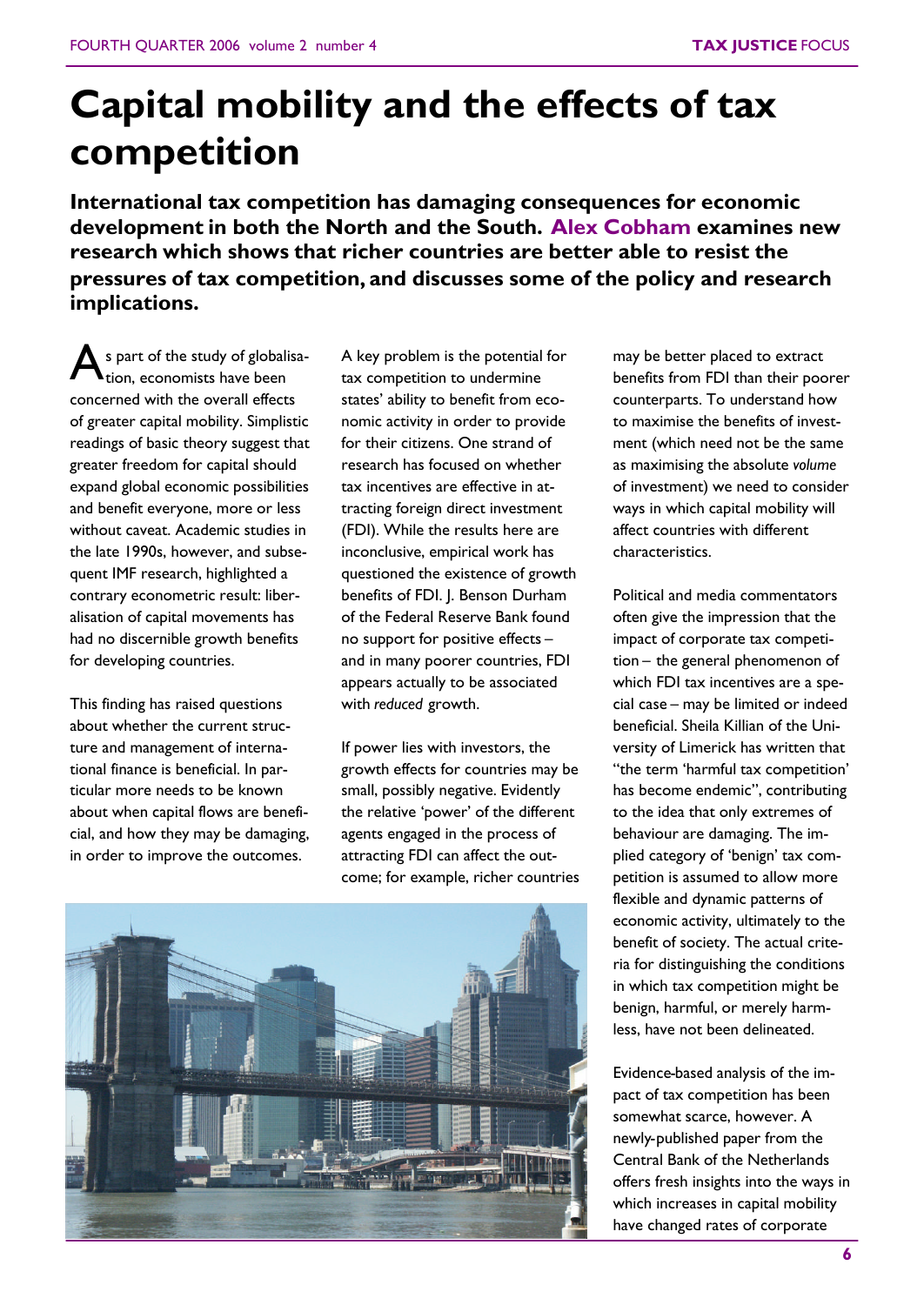tax. Harry Garretsen and Jolanda Peters analyse a sample of annual data on 19 high-income OECD countries from 1981-2001, and present three main findings.

First, they confirm the reality of tax competition: an increase of 1per cent in capital mobility is associated with a reduction in the corporate tax rate of between one half and a third of one per cent.

Their second result is that the behaviour of neighbouring countries is important – where neighbours maintain higher rates, the pressure to cut rates is lower. Tax competition may be a global phenomenon, but it is additionally effective at the local level.

The third result is that agglomeration effects matter. Larger – and hence more powerful – economies like the UK and Germany are better able to resist the pressures of tax competition.

If we consider the political implications of this last result, it may help to explain why counter-action against tax competition has been limited. If powerful countries tend to be least directly damaged by, for example, the behaviour of Ireland in seeking to benefit from multinationals' profit-shifting, it follows that attempts to mobilise international political will to counter tax competition are likely to be blocked.

Given that these agglomeration effects are sufficiently large to be found in a sample of exclusively high-income countries, the implied costs for medium- and low-income countries may be much higher. Most vulnerable of all will be smaller, poorer countries with neighbours that pursue aggressive tax competition policies. This suggests the possibility of regional cooperation in, for example, the Caribbean as a way of limiting the costs of competition (in the absence of coherent international action).

Two further issues require consideration. First, to what extent are cuts in statutory tax rates associated with falling revenues. We need not deal with the debunked idea that policy can be made on the basis of a Laffer curve; but it is certainly true that (i) more aggressive antiavoidance measures and the removal of exemptions have in some cases allowed revenues to be maintained (in the short-term at least); and (ii) that the extreme cases such as Ireland have shown increasing revenues due to profit shifting (albeit at the expense of global tax revenues).

Second, researchers need to explore the broader economic and social effects of tax competition. There is an obvious possibility that falling government expenditure on public services, on infrastructure and on human capital investment, has a direct impact on the level of economic growth. In this way tax competition plays a role in vicious cycles of low development and low growth. Another area for research is the direct impact on inequality and poverty rates.

It may be only when the full costs of the current treatment of international financial flows are known, that policymakers will start to question the concept of 'benign' tax competition – and take steps to address it. The majority of poorer and richer countries will suffer in the mean time.

**alex.cobham@oxfordgovernance.org**

## **Ready, steady, GO for Nairobi**

Eighteen months after launching<br>
our consultative process with our consultative process with African civil society, and 12 months after the proposal to launch a TJN 4 Africa received a resounding yes vote at the World Social Forum in Bamako, Mali, we are ready to take the next steps at WSF 2007 in Nairobi, Kenya.

Events in Nairobi get going with a Research Workshop on the theme of Tax, Poverty and Finance for Development on 18th / 19th January 2007. Sponsored by the UK-based Network for Social Change (a philanthropic group), and co-hosted by the University of Nairobi, the African Community Development Foundation, the Association for Accountancy & Business Affairs and TJN International Secretariat, the workshop programme includes papers from 12 researchers, and has attracted 50 participants from 18 countries. The workshop programme will be finalised for download from the Tax Justice 4 Africa website by 5th January 2007.

During the WSF itself, TJN and its partner organisations will be holding two seminars and two workshops. The first seminar programmed for 21st January, titled 'New Perceptions on Corruption', will focus on how financial intermediaries and tax havens encourage and facilitate corrupt practices. Dr Paul Mbatia from the University of Nairobi will be chairing this seminar.

The second seminar, programmed for 22nd January and chaired by Odour Ong'Wen of SEATINI, will address the issue of the role of tax in tackling poverty and financing development.

Alex Cobham is Director, Political Economy Section, the Oxford Council on Good Governance and Supernumerary Fellow in Economics, St Anne's College, Oxford.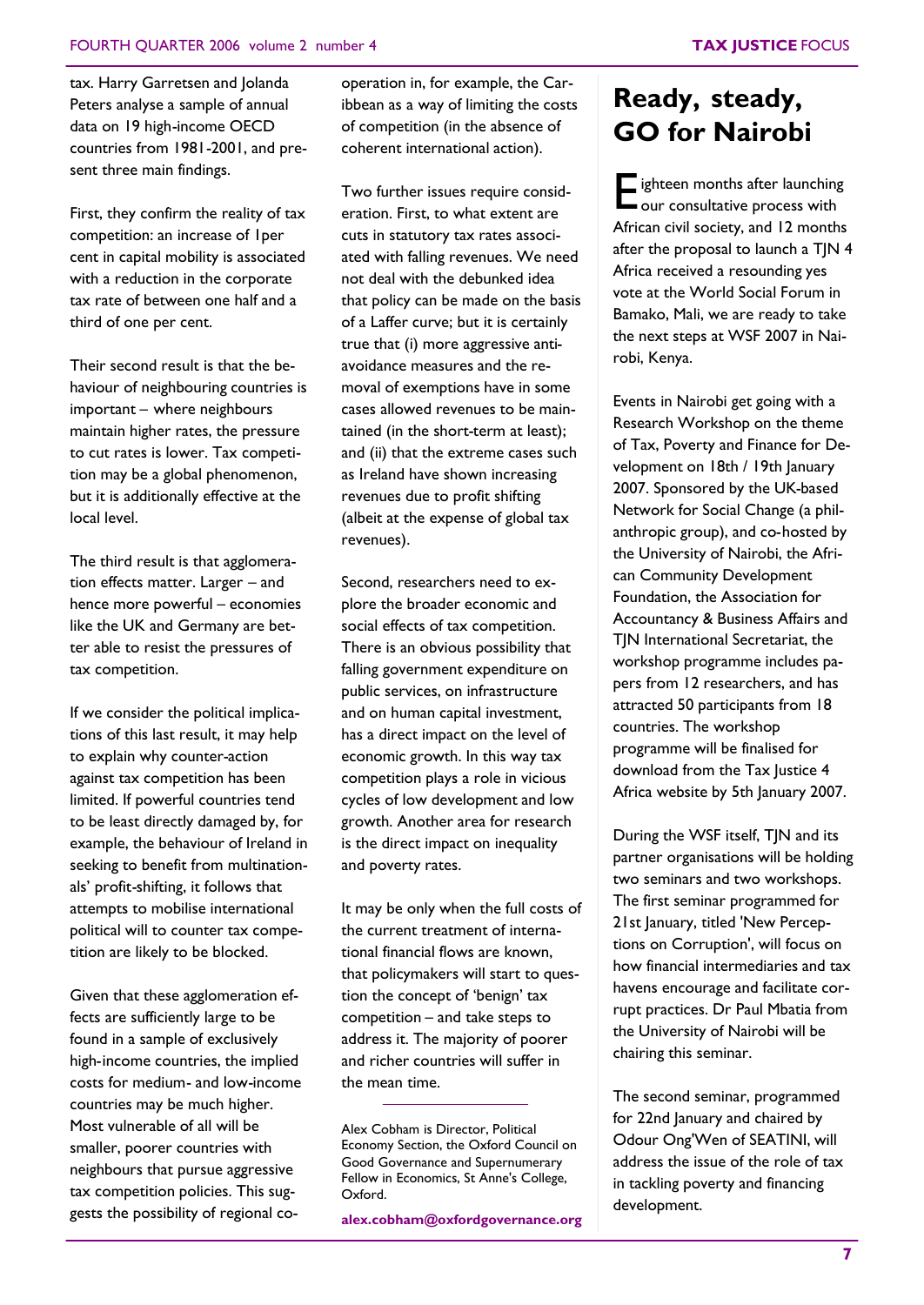One workshop is programmed for 23rd January and will be used primarily to plan and agree a process for launching a continent-wide TIN 4 Africa and regional / national chapters. Chaired by Dereje Alemayehu of Christian Aid, Kenya, this workshop will be open to all organisations and individuals interested in becoming founder members and supporters of TJN 4 Africa.

The second workshop also on 23rd January, titled 'A Rich Seam' and chaired by Charles Abugre of Christian Aid, will explore issues around mining investment and tax competition.

TJN will also be represented at a seminar organised by Social Watch on the subject of Alternative Budgeting and Budget Monitoring on 22nd January, and at a roundtable discussion on 23rd January, also organised by Social Watch, on the redesign of global financial architectures.

Details of the venues and times of these events will be confirmed when WSF Nairobi publishes the final programme, which is issued to participants when they register in Nairobi.

For further information about TJN events in Nairobi, contact Alvin Mosioma.

**africa@taxjustice.net www.TaxJustice4Africa.net**

## **Tax competition: a case of winners take all?**

### **Richard Murphy**

A t taxation and economic seminars all over the world it is suggested that 'tax competition' is a good thing. But, as Professor Michael Devereux of Oxford University admitted at the EU tax competition conference in September 2006, this is more a statement of faith than proven fact.

The Tax Justice Network does not accept that tax competition is benign. We consider it harmful because it is designed and promoted by political and commercial interests acting on behalf of a tiny minority in society.

This claim requires justification. First it is important to define what tax competition is. It is a variety of processes involving preferential treatment whereby governments compete to attract mobile capital to locate in their country. This might involve minimal or zero tax rates, as are offered by tax havens, but it also includes tax holidays and the subsidies offered through export processing zones, and other forms of direct and indirect subsidies which serve to attract mobile capital. The biased nature of tax competition is demonstrated by the fact that it seldom manifests in the form of lower rates of sales tax, which are regressive in nature: indeed in the majority of low income countries sales taxes have been increased, typically without exemptions, to compensate for lower tax yields from capital.

Next it should be noted that those who promote tax competition do so for four reasons:

1. They argue that individuals and companies spend more wisely than government, the logic being that government is not subject to market mechanisms in making choices and is not therefore receptive to consumer preferences.

2. They assume that in the absence of competitive pressure, government is inherently inefficient, a trend exacerbated by their belief that all governments are prone to spend for the aggrandisement of politicians or civil servants. This tendency, they claim, is so pervasive that even the ballot box is unable to curtail it.

3. They claim that business efficiency is undermined by the administrative and financial burdens that taxation imposes.

4. They suggest that taxation gives inappropriate price signals to markets and as such all taxation should be reduced to minimise market distortions.

In combination these arguments demonstrate that tax competition lies at the heart of the Neo-Conservative agenda. Because Neo-Conservatives believe that democratic governments are unable to contend with these issues, they support the use of tax havens to encourage the relocation of mobile capital and to exert pressure on the governments of populous states to reduce their tax rates.

There is no evidence to support the case for tax competition. Firstly, taxation exists because societies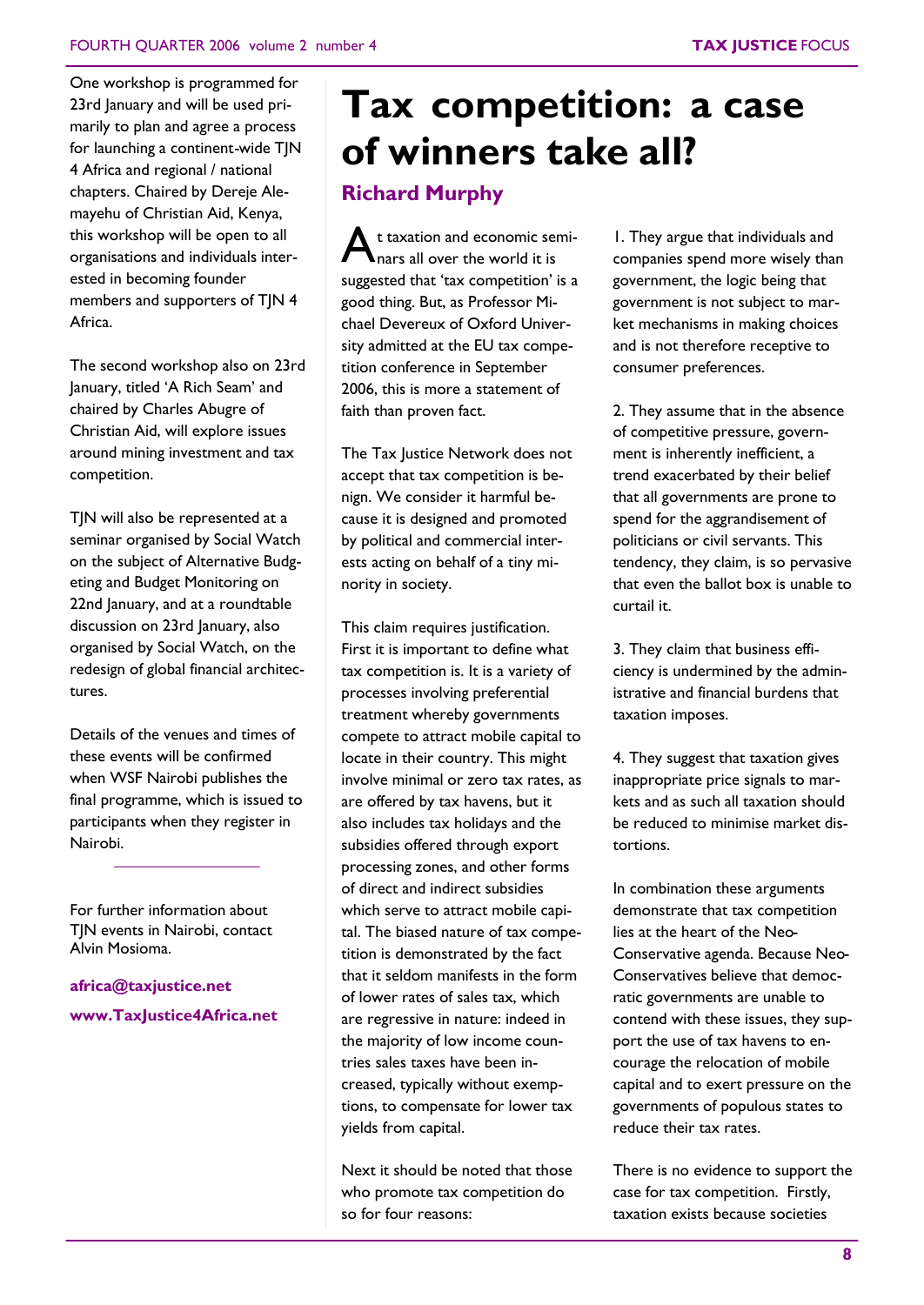want the State to act as a provider of key services, including law, its enforcement and defence. In addition, most societies recognise that there are other services which only the State can supply because they must be provided for the benefit of their whole population or the greater cost of not doing so will be borne by all members of society and not just those that fail to receive them. These services include the provision of health and education services and the supply of the complex physical and societal infrastructure which enable modern commerce to function. Access to these services needs to be available to all irrespective of their means. The greatest overall beneficiary of this public provision is business, which as a result of these services enjoys the advantage of having a healthy and productive workforce with the financial means to enjoy the products companies seek to supply.

Second, in practice markets cannot function efficiently in sectors such as health care, education and pension provision. The need to ensure service provision for the benefit of all means there will never be sufficient capacity to provide significant choice in these sectors. Consequently, private supply would result in private monopoly which is universally considered abusive. The ballot box is therefore the best regulator available to avoid abusive market structures and indicate society's preferences. The resulting services may be less than perfectly efficient, but as has been shown by the experience of privatisation, the market frequently does worse. This is especially true when markets are used to provide welfare services to ensure that people live free from fear of destitution or unemployment. Freedom from fear is fundamental to the success of markets

because fear discourages people from spending and is an impediment to investment.

Third, the assumption that government is inherently inefficient is wrong, as is the assumption that market signals are needed in the supply of all services. In many cases those signals transmit misinformation and misallocate resources or result in unmet demand. Market based arguments for tax competition are therefore not valid when electorates can make a genuine choice between centre-left and centre-right political actors.

Finally, the argument that low tax states are needed to 'correct' the result of such ballots reveals contempt for the concept of democracy. This contempt can only be based on the belief that some in society deserve preferential treatment, which is the belief at the core of the Neo-Conservative argument for tax competition.

The tax justice argument is based on the simple proposition that it is preferable to protect the wellbeing of the majority through regulation and taxation rather than allowing capital to roam without constraint and untaxed. This proposition recognises that the burden imposed by tax competition arises from the deliberate actions of players pursuing self-interest. As an example, PricewaterhouseCoopers recently wrote a report for the World Bank\* in which they asserted that:

If, for example, [taxes] are used for transfer payments, then the net impact on longterm economic growth may be negative.

Transfer payments are the pension and benefit payments which old, disabled, sick and unemployed people – as well as the providers for many children – rely on to avoid absolute poverty. In the same report PWC also asserts:

Attempts to impose internationally uncompetitive tax rates on these forms of mobile capital may be particularly damaging to an economy in the long-term.

Neither assertion is referenced or supported by data. Both are statements of preference indicating a bias towards the rich and powerful.

Our job is to offer alternative choices which provide balance in this debate. Our prime motive is a concern for poor people, especially in the developing world, but we also argue that effective markets are as important for society as effective governments. Without the security provided by public services there are compelling grounds for believing that markets will fail due to a crisis or crises of confidence. Tax competition that undermines state revenues could precipitate such a crisis.

With public services crumbling in many developing countries – and with even developed countries being forced to switch the tax burden increasingly away from capital and onto middle and lower income earners – the case for combating tax competition to protect markets and societies from predatory practices is compelling.

\* The report is available on the PWC website: **www.pwc.com**

Richard Murphy is Director of Tax Research LLP.

**richard.murphy@taxresearch.org.uk**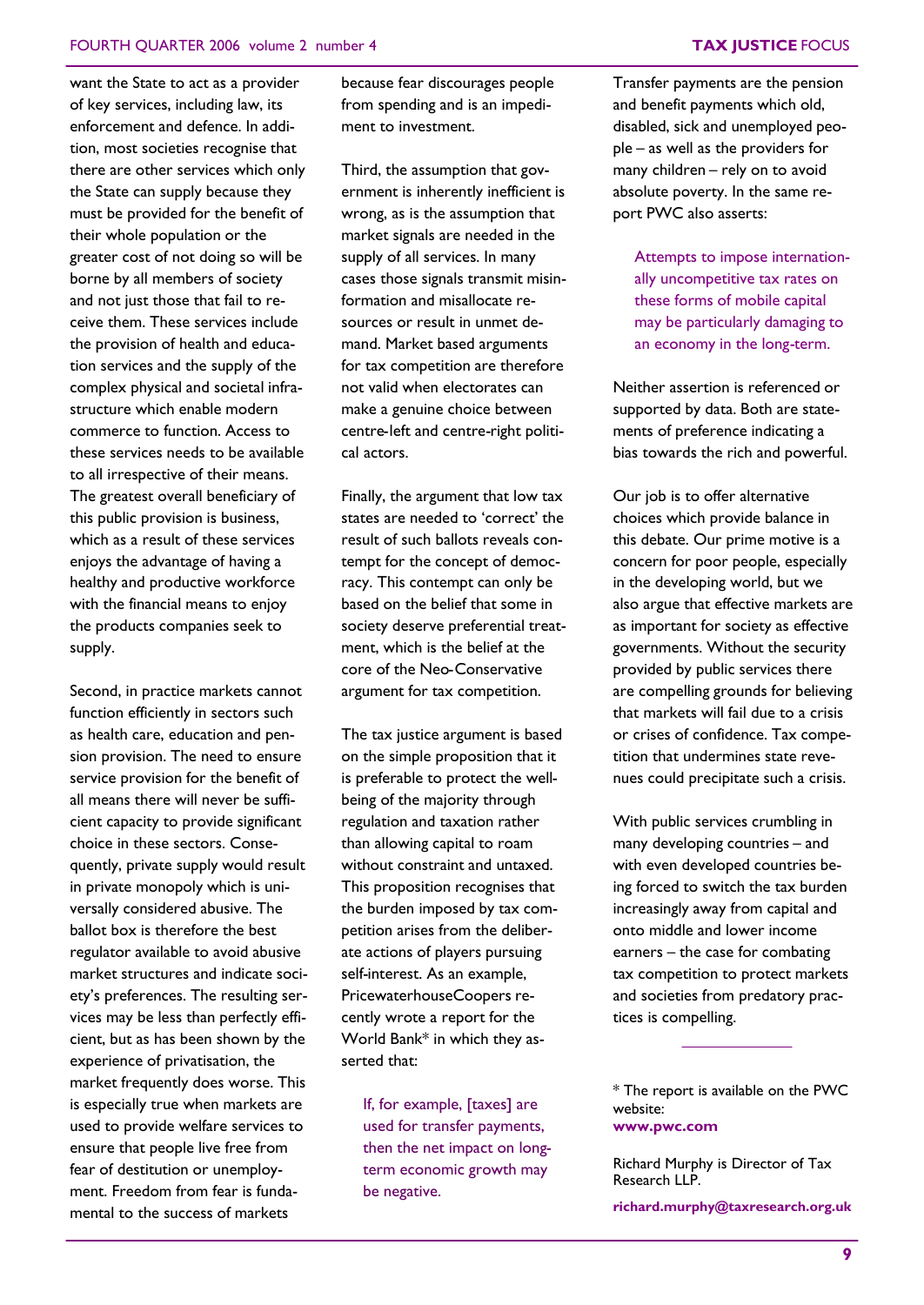## **Reviews and new research**

Hilton McCann **Offshore Finance** Cambridge University Press, 2006

### **Unreliable perceptions**

*O ffshore Finance* is written by a banker and former acting chief executive of the Financial Services Commission of Mauritius. The author strongly supports the offshore economy and is unapologetic for its use in tax avoidance: "No one is obliged to pay more tax than is due" he writes, "Consequently, taxpayers are entitled to use finance centres to mitigate their tax if they so choose." So far, so political, but what about the following: "Perfect positive correlation between 'offshore' finance centres and the evasion of tax has not been proved beyond reasonable doubt." How can statistical evidence be deployed when offshore secrecy obstructs quantitative analysis? This assertion, like much else about the book, is bogus scholarship, which the publishers should have challenged from the start.

And *Offshore Finance* gets off to a very poor start indeed. The attempt to define offshore, and distinguish it from onshore, is clumsy and inadequate in making distinction between the political economy of offshore and the physical presence of offshore finance centres on small islands. This causes confusion throughout the book. Despite quoting at length from the recent works of Mark Hampton and Ronen Palan, the issue of how offshore functions as an interface between the licit and illicit is glossed over and no mention is made of Raymond Baker's seminal work on this subject. On the other hand, McCann draws

heavily on the dated analysis of R.A. Johns and the website of the Center for Freedom and Prosperity (a Neo-Conservative lobbying organisation believed to be funded by offshore banks) to support the unoriginal proposition that offshore acts as a platform for tax mitigation. The default position throughout is that paying less tax is an unchallengeable virtue with winners but no losers other than the big, bad State.

The OECD's 1998 report on harmful tax competition is referenced but dismissed without serious consideration of its content: "Competition is good, not bad. If tax competition is 'harmful', that implies that other forms of competition may also be harmful also – or at least suspect. This type of argument is difficult to defend." No mention is made of Oxfam's briefing paper on *Releasing the Hidden Billions for Poverty Eradication*, or of the existence of the Tax Justice Network. Despite the accumulated evidence of the abuses of tax havens – including several reports by the US Senate Permanent SubCommittee on Investigations – informed criticism is brushed aside on the grounds that: "Such opinions and assessments are unreliable because they are based on perceptions that may or may not conform to reality." Nice one, Hilton.

The lack of critical enquiry into the role of offshore is compounded by the paucity of the economic analysis. No attempt is made to understand how offshore promotes economic free-riding (Hello?), or creates an un-level playing field between economic actors (the basis of the OECD's analysis). McCann seems unaware of the fact that tax is not a cost of production (Hello again?) and treats government expenditure as inefficient, despite the evidence that direct investment flows to locations which provide good infrastructure, well educated labour, and buoyant private and public sector demand.

Other than as an endorsement of Neo-Conservative politics in general and offshore tax planning in particular, it is hard to determine what readership this book is aimed at. Most of the 'facts' provided, are readily obtainable from websites. In avoiding serious analysis of the recent major critiques of the offshore economy, the book fails as a work of scholarly analysis and research. But neither is it adequate to serve as a technical manual for financial regulators. This is not a book that can be recommended to anyone with a serious interest in the subject, not least because it is, frankly, dull.

#### **John Christensen**

**The next Tax Justice Focus will be a special edition on inequality.**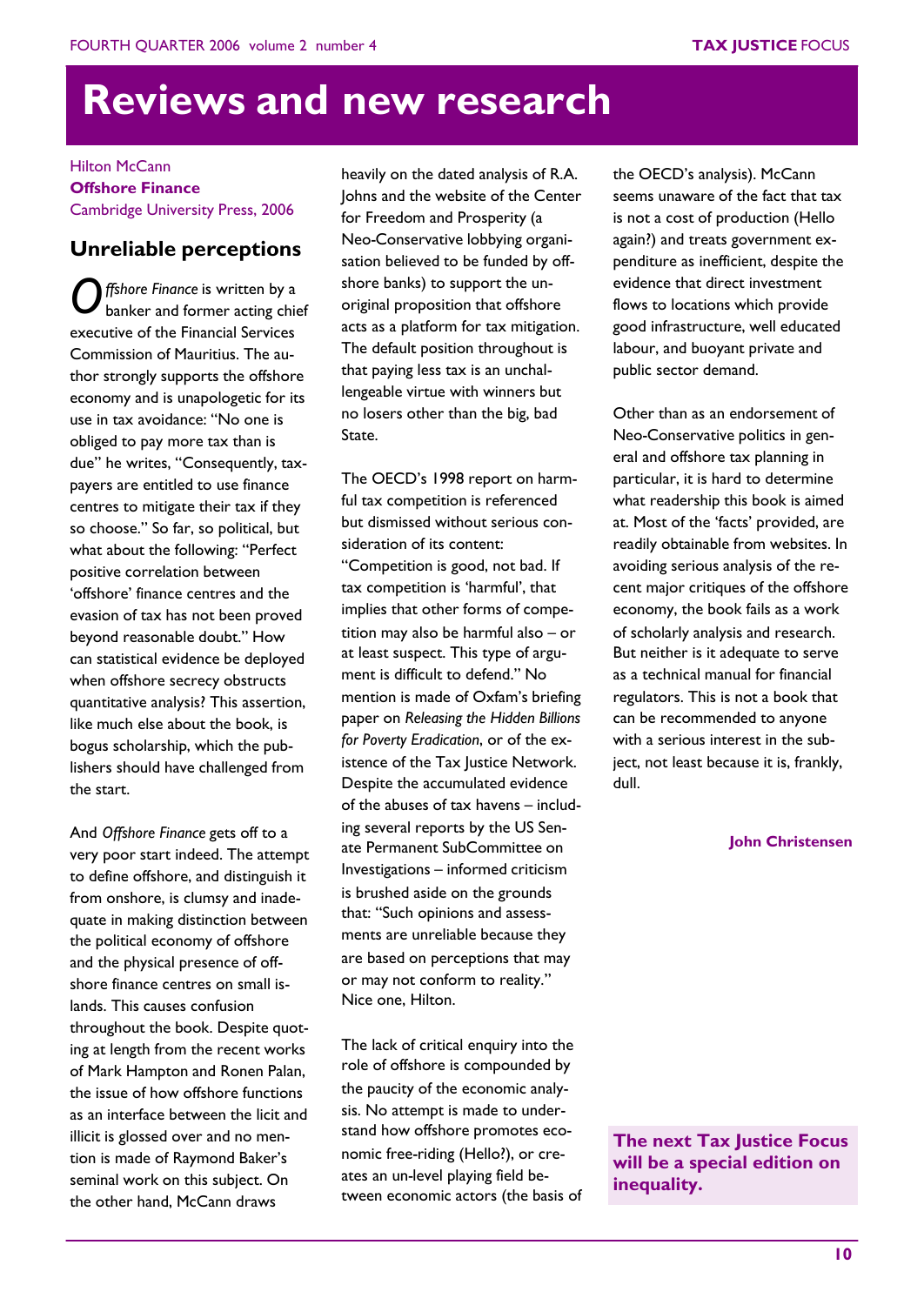# **Campaigns and TJN news**

### **TJN / South Centre meeting on tax avoidance and development Prem Sikka**

T ax Justice Network in collaboration with the South Centre held a seminar at the Palais des Nations, Geneva, Switzerland on 30 October 2006. The aim of the seminar was to provide a broad overview of tax issues pertinent to developing countries. The seminar was held to coincide with the commencement of the 2nd Session of the United Nations Committee of Experts on International Cooperation in Tax Matters. It was attended by some forty ambassadors from developing countries.

Dr. Yash Tandon, director of South Centre, opened the seminar. The meeting was addressed by Bruno Gurtner, Senior Economist with AllianceSud, Switzerland and a member of the TJN Board of Directors. Gurtner outlined the role of TJN and NGOs in raising awareness of tax avoidance and how it deprives developing countries of much needed revenues for social and economic development.

Professor Sol Picciotto made a presentation on the development implications of tax treaties and information exchange. It covered recent history of tax treaties, double taxation agreements, bank secrecy, tax havens and some of the real world practical problems in trying to combat complex tax avoidance. This was followed by a presentation from Professor Prem Sikka on transfer pricing (the prices used by multinational corporations for internal transfer of goods and services). This innocent sounding accounting technique is increasingly used to launder profits and avoid taxes in developing and developed countries.

The presentations were followed by a lively discussion and consideration of policy developments. We received very positive feedback and are hopeful of further developments.

**www.southcentre.org**

## **UN tax experts support the strengthening of information exchange Bruno Gurtner and Sol Picciotto**

S trengthening information exchange is essential - was<br>S clearly the opinion of the majority of members and  $\mathbf{J}$  clearly the opinion of the majority of members and observers at the second meeting of the UN Committee of Experts on International Cooperation in Tax Matters held in Geneva (30 October to 3 November 2006). But participants did not always agree on the details of how to reform the famous Article 26 of the UN Model Double Taxation Convention. Delegates supported an idea, sponsored by TJN and proposed in a paper submitted by Professor Mike McIntyre, to start work on a Code of Conduct on Promoting Tax Compliance.

A subcommittee will finalise proposed changes in the wording of Article 26 by the next meeting at the end of 2007. Points of particular interest for TJN included:

- Extensive support for the inclusion of a reference to 'combating tax avoidance'.
- The scope of information exchange should be wide.
- Special attention should be paid to the effectiveness of information exchange.
- Bank secrecy should not hinder information exchange.

Less clear is the outcome of the discussion related to the dual criminality requirements. A proposal made by David Spencer a year ago aimed to include a paragraph saying that the UN Model Treaty does not require double criminality as a pre-condition for information exchange.

TIN had previously proposed to ECOSOC that it consider the establishment of a Code of Conduct on Cooperation in Combating Capital Flight and International Tax Evasion and Avoidance. This proposal generated a lot of interest during discussions in Geneva. Some delegates from developing countries strongly supported the idea. Representatives from the USA and other OECD countries, while not openly opposing the idea, did raise questions about the status of such a code, the relationship with other codes and doubted if the committee had the resources to take on the work at this time. The committee will do more work on this subject which TJN will monitor closely.

Other issues discussed included: anti-abuse provisions in treaties; mutual assistance in tax collection; the definition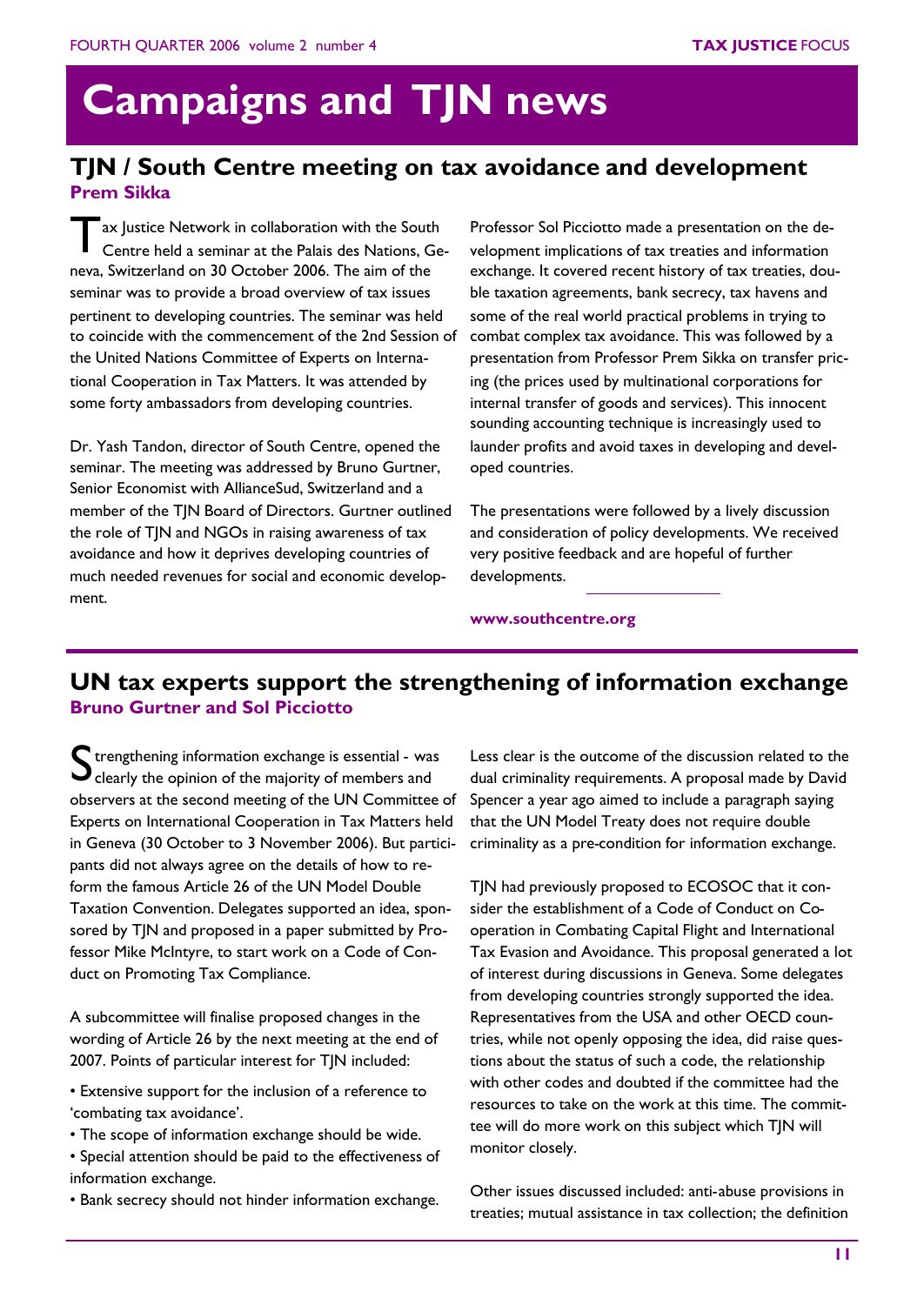of a permanent establishment; taxation of development projects; restructuring of the UN Manual for Negotiation of Tax Treaties; dispute resolution; and taxation of Islamic financial instruments (definition of interest).

The Committee's agenda is dominated by narrow technical-legal issues because it is mainly concerned with revising the wording of the UN Model Tax Convention. It tends to build on work done by the OECD Committee on Fiscal Affairs – making some adaptation for developing countries. Political issues such as measures against tax avoidance and capital flight are not much discussed. The Committee also has very limited resources so much of the work must be done by the

members themselves. This greatly reduces the contribution that the experts from developing countries are able to make because they are usually already over-stretched. Indeed, some of the developing country members were not even able to attend the Geneva meeting.

There is clearly still an urgent need for a more inclusive and transparent global organisation to tackle the issues of international tax avoidance and capital flight.

Background documents are available for download on the FfD website:

**www.un.ort/esa/ffd/Taxation**

## **Stiglitz speaks out against tax evasion and capital flight**

**Lucy Komisar**

Soseph Stiglitz, Nobel Laureate in Economics, spoke a<br>a meeting on 2 November strongly in opposition to oseph Stiglitz, Nobel Laureate in Economics, spoke at the system of offshore-enabled tax evasion and capital flight. The event, before an invited audience of civil society groups and media at Columbia University, was cosponsored by TJN-USA and Stiglitz's Initiative for Policy Dialogue at Columbia .

Stiglitz was head of the US Council of Economic Advisors under President Clinton, then served as chief economist of the World Bank, and is now a professor at Columbia University.

The text of his talk and a video will be posted as soon as they are available.

**www0.gsb.columbia.edu/ipd**

### **Ghana meeting shifts the focus towards tax revenue**

### **John Christensen**

A Ithough seldom discussed by civil society, the<br>Sources of tax revenues are important deterr  $\blacktriangle$ sources of tax revenues are important determinants of good governance, with governments being most responsive to electorates in states where tax regimes are broadly based. This was the context for a three day workshop in early December co-organised by the International Budget Project and the Ghana-based Integrated Social Development Centre.

Held in Accra, Ghana, the workshop considered why civil society needs to focus more on how governments source their revenue incomes, and explored several related themes, including the tax incidence (using a Mexican case study to illustrate the regressive nature of the current fiscal regime); the gender impacts of the tax regime in South Africa; how local government taxes impact on development in India and Croatia; and how evasion and harmful tax incentivisation have undermined efforts to reduce poverty around the world.

Drawn from 16 countries - ranging east to west from Indonesia to Guatemala - 24 budget analysts representing a range of civil society organisations and research institutions took part in the programme of seminars and breakout meetings. TJN was represented by John Christensen, who led discussions around how to introduce tax justice issues in a variety of countries, including Argentina, Bangladesh, Croatia, and hopefully so on through the rest of the alphabet.

Judging from the huge interest shown in Accra for focusing more research and advocacy resources on tax revenue issues, similar workshops will be held in other regions in 2007, and TJN will commit to providing its expertise to support this process of widening budget analysis to include revenue income.

**www.internationalbudget.org www.isodec.org.gh**